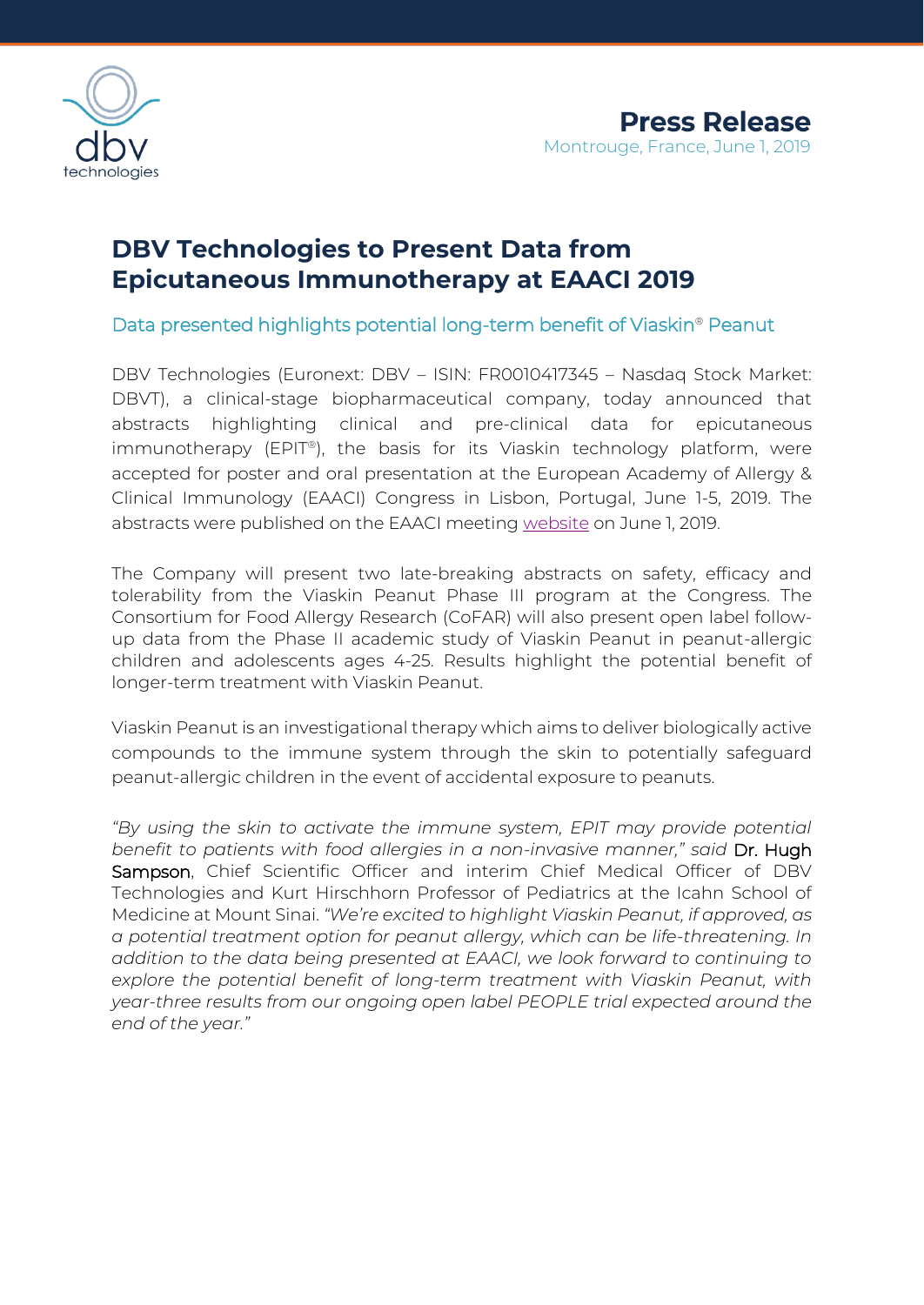

## Selected Abstracts of Interest:

#### Peanut Allergy Data

"Safety and Efficacy of Epicutaneous Immunotherapy for Peanut Allergic Children With and Without Asthma" will be presented by Lars Lange, St. Marien Hospital · Department of Pediatrics

- *Poster Number: LB PDS 1719*
- *Session Number: LB PDS 01*
- *Session Title: Immunotherapy and clinical outcomes*
- *Poster Hall Location: PDS Dome in e-Poster Area D (FIL)*
- *Presentation Date: Sunday, June 2, 2019*
- *Presentation Time: 10:30 am-12:00 pm*

"Safety and tolerability of epicutaneous immunotherapy (EPIT) for peanut allergy: analysis from two Phase 3 clinical trials" will be presented by Amy M. Scurlock, M.D., the University of Arkansas for Medical Sciences and Arkansas Children's Hospital

- *Oral Abstract Number: LB OA 1699*
- *Session Number: LB OAS 01*
- *Session Title: Novel approaches of immunotherapy*
- *Presentation Location: Hall 13 (FIL)*
- *Presentation Date: Monday, June 3, 2019*
- *Presentation Time: 2:47 pm-2:59 pm*

## Cashew Nut Allergy Data

*"*Epicutaneous immunotherapy (EPIT) protects from anaphylaxis in cashew nutsensitized mouse model" will be presented by Benjamin Pelletier, MSc, DBV **Technologies** 

- *Poster Number: TP 1250*
- Session Number: *TPS 36 AIT*
- *Session Title: Mechanisms and allergens*
- *Poster Hall Location: e-Poster station 19 in e-Poster Area D (FIL)*
- *Presentation Date: Monday, June 3, 2019*
- *Presentation Time: 12:15 pm-1:45 pm*

## NIAID-Sponsored Peanut Allergy Data

"Impact of epicutaneous immunotherapy (EPIT) for the treatment of peanut allergy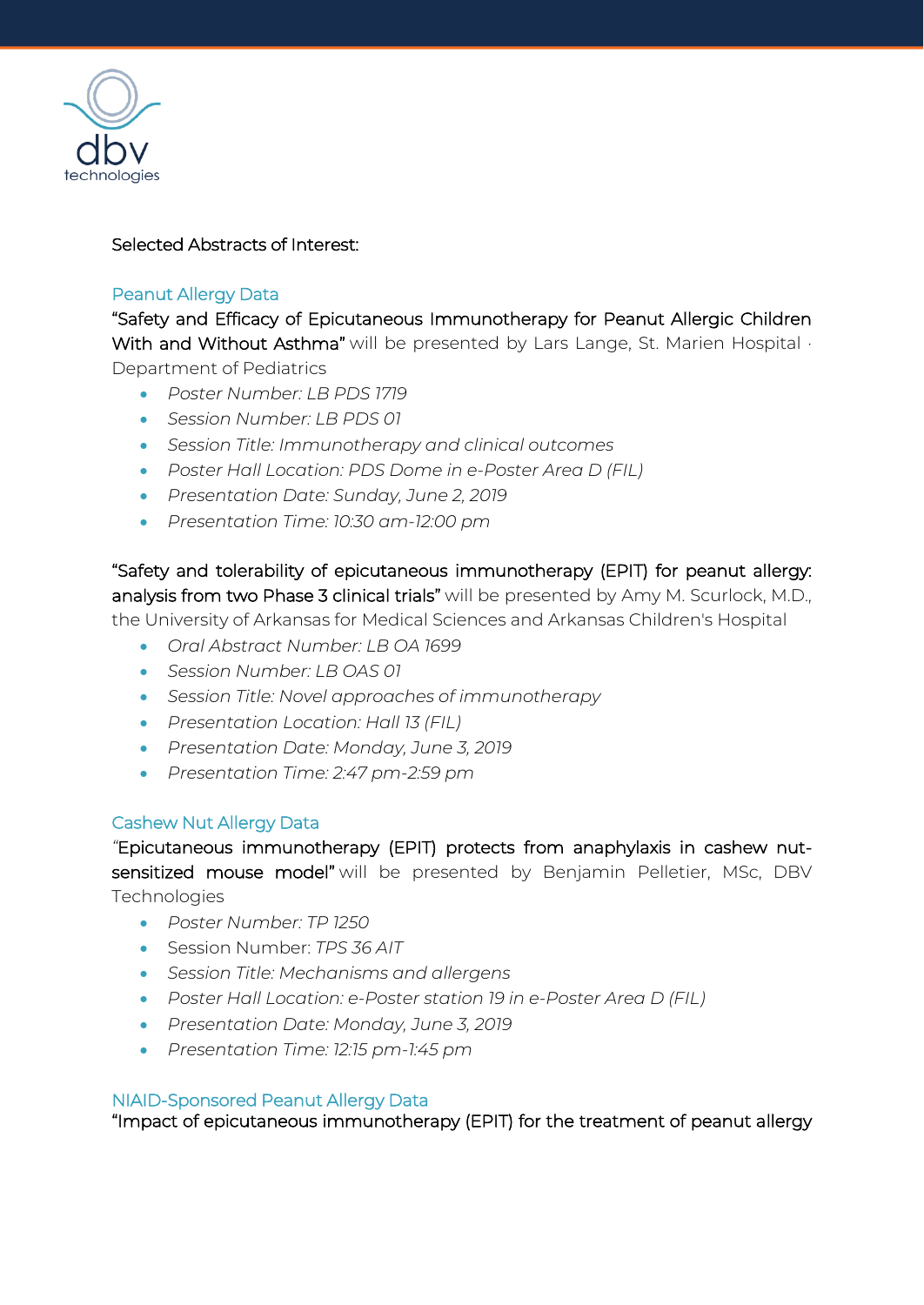

in children and young adults: Follow-up from the consortium for food allergy research (CoFAR) study" will be presented by Jones, Stacie, M.D., Arkansas Children's Hospital

- *Poster Number: TP 1568*
- *Session Number: TPS 54*
- *Session Title: Treatment of food allergy*
- *Poster Hall Location: e-Poster station 16 in e-Poster Area C (FIL)*
- *Presentation Date: Tuesday, June 4, 2019*
- *Presentation Time: 12:00 pm-1:30 pm*

#### About DBV Technologies

DBV Technologies is developing Viaskin®, a proprietary technology platform with broad potential applications in immunotherapy. Viaskin is based on epicutaneous immunotherapy, or EPIT®, DBV's method of delivering biologically active compounds to the immune system through intact skin. With this new class of selfadministered and non-invasive product candidates, the Company is dedicated to safely transforming the care of food allergic patients, for whom there are no approved treatments. DBV's food allergies programs include ongoing clinical trials of Viaskin Peanut and Viaskin Milk, and preclinical development of Viaskin Egg. DBV is also pursuing a human proof-of-concept clinical study of Viaskin Milk for the treatment of Eosinophilic Esophagitis, and exploring potential applications of its platform in vaccines and other immune diseases. DBV Technologies has global headquarters in Montrouge, France and New York, NY. The Company's ordinary shares are traded on segment B of Euronext Paris (Ticker: DBV, ISIN code: FR0010417345), part of the SBF120 index, and the Company's ADSs (each representing one-half of one ordinary share) are traded on the Nasdaq Global Select Market (Ticker: DBVT).

#### Forward Looking Statements

This press release may contain forward-looking statements and estimates, including statements regarding the potential of the EPIT platform and Viaskin® Peanut as a treatment for peanut-allergic children, and the Company's regulatory plans regarding Viaskin Peanut. These forward-looking statements and estimates are not promises or guarantees and involve substantial risks and uncertainties. At this stage, the products of the Company have not been authorized for sale in any country. Among the factors that could cause actual results to differ materially from those described or projected herein include uncertainties associated generally with